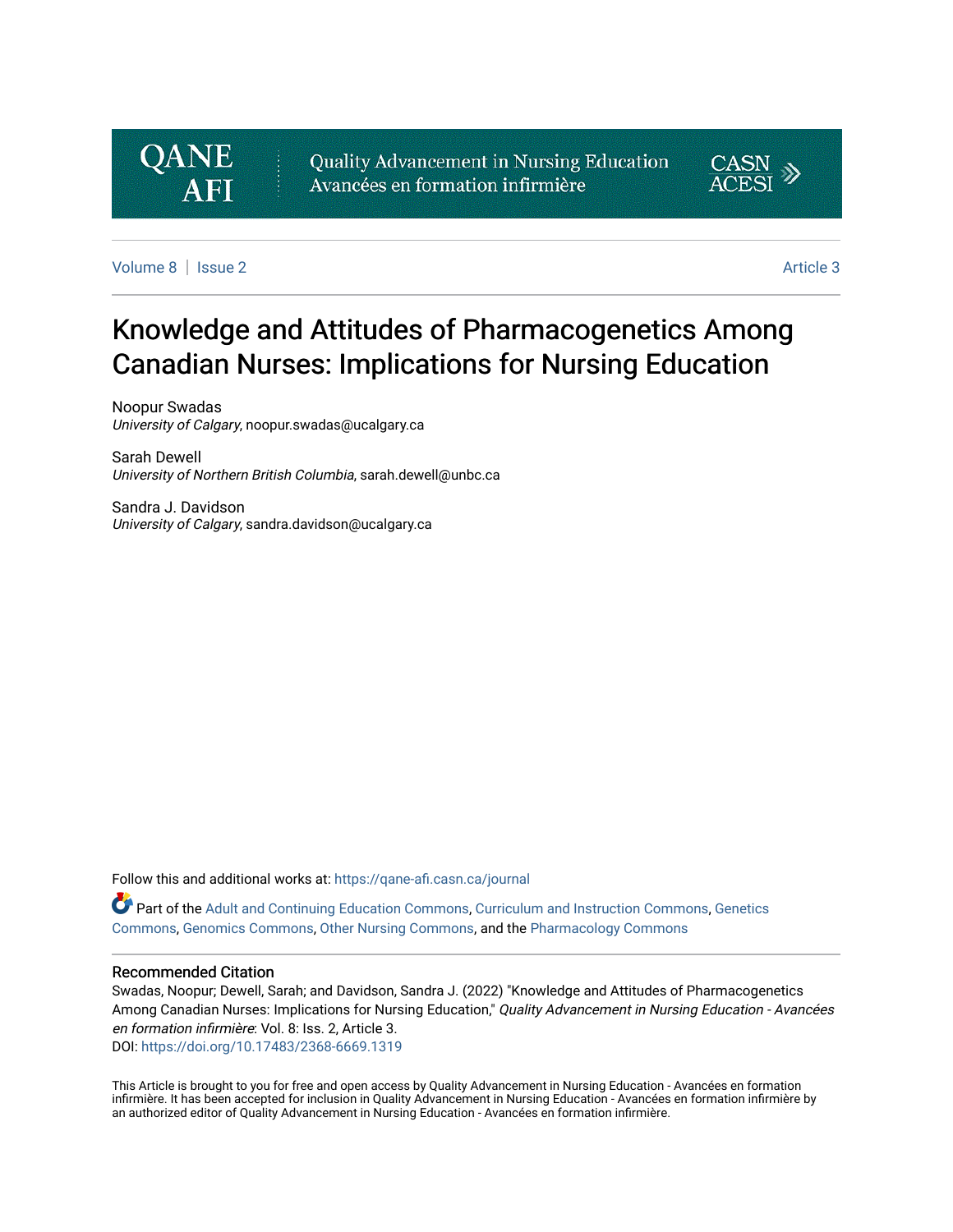Each year more than 200,000 Canadians are injured or die from severe drug reactions, resulting in billions of dollars in health care costs annually (Adverse Drug Reaction Canada, 2020). One emerging genetic specialty that has the potential to mitigate the effects of adverse drug reactions on patients and the health care system is pharmacogenetic testing.

Pharmacogenetics is the branch of science that seeks to understand how variations in single genes affect an individual's response to drugs (Patil, 2015). In academia, pharmacogenomics is the study and identification of complex multigene patterns within the human genome and their effect on drug elimination and response (Patil, 2015). Although both *pharmacogenetics* and *pharmacogenomics* are used interchangeably, pharmacogenetics differs from pharmacogenomics in the level of its application. Both definitions are incorporated in a recent approach to medicine known as precision medicine. Precision medicine is an innovative approach for disease treatment that considers individual's unique genetic makeup, environment, and lifestyle (Gameiro et al., 2018). Precision medicine gives health professionals the resources they need to provide targeted drug treatment and reduce risk of adverse health outcomes.

Pharmacogenetic testing is one of the key pillars of precision medicine and is currently used in a wide range of clinical settings. It is a type of genetic test that examines individuals' genetic profile and assists clinicians to better predict drug response and guide patient drug therapy (Petit et al., 2020; Scott, 2011; Wang et al., 2011). By understanding patients' genetic variances and their genetically different responses to medications, clinicians can better manage medication selection and dosing to reduce the risk of adverse drug reactions. The increased use of pharmacogenetic testing ultimately leads to improved drug responsiveness, decreased side effects, and cost-effective drug development (World Health Organization, 2016). Currently, several commonly prescribed medications, such as clopidogrel and citalopram, have pharmacogenetic data to support appropriate selection or dosing (U.S. Food and Drug Administration, 2020). The U.S. Food and Drug Administration (2020) currently provides pharmacogenetic information for over 300 medication labels and identifies over 430 drug-biomarker pairs across therapeutic areas. Health Canada has incorporated pharmacogenetic information in over 105 drug labels (Loucks et al., 2020). New information is added regularly, reflecting the growth of precision health.

Findings from recent studies suggest pharmacogenetic testing is not widely used because of barriers with integrating it into clinical practice. Clinician knowledge of and attitudes to pharmacogenetic testing are a significant cause for delay in implementation (Roederer et al., 2012). Nurses in particular contribute to the slow integration of pharmacogenetic testing because of their lack of knowledge and familiarity with pharmacogenetic testing guidelines (Roederer et al., 2012). As patient advocates and educators, nurses must have a clear understanding of genetic health and recognize the purpose, benefits, and limitations of pharmacogenetic testing to fully inform patients and families (Haga & Mills, 2015). Hence, it is vital for nurses to be knowledgeable about pharmacogenetic testing and enhance approval of it (Dodson, 2011).

This cross-sectional study is the first in Canada to provide baseline information on the knowledge and attitudes of undergraduate nursing students, registered nurses, and nurse practitioners regarding pharmacogenetic testing. Our findings contribute to a global project comparing the knowledge and perspectives of practising nurses and nurse practitioners in several countries, including Canada. The global study has the potential to drive the construction and redesign of nursing policies and education to aid with the implementation of pharmacogenetic testing.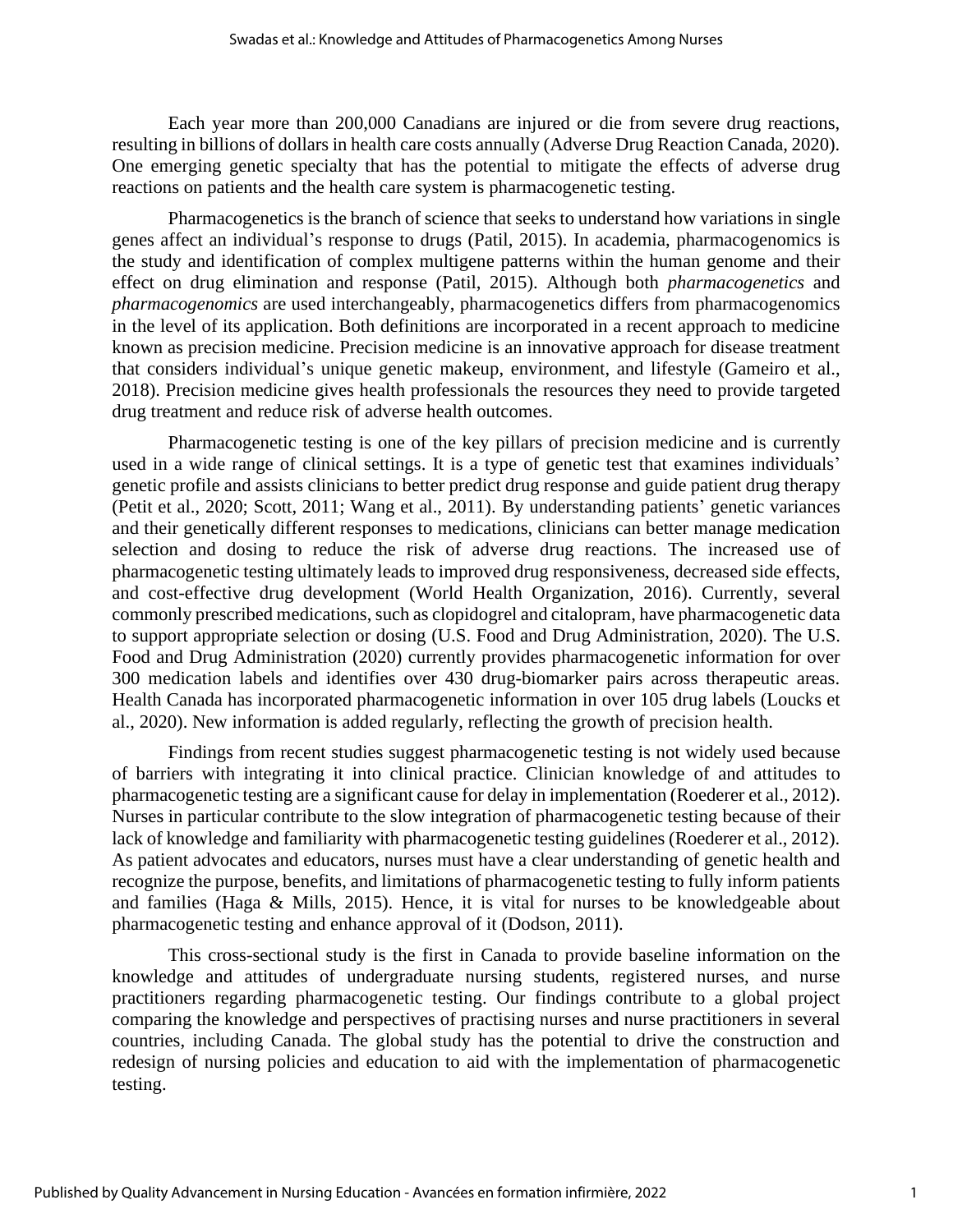#### **Literature Review**

No studies to date have examined Canadian nurses' knowledge of and attitudes to pharmacogenetic testing, and few studies have examined nurses' knowledge of and attitudes to genetics. Bottorff (2005) assessed "the knowledge, professional involvement, and confidence of Canadian nurses and physicians in providing genetic services for adult-onset hereditary disease[s]" (Abstract). This descriptive exploratory study used an online survey questionnaire to assess clinician's genetic education, knowledge, confidence in providing genetic services, and interest in participating in genetics continuing education. Survey responses from 543 physicians and 975 nurses indicated that most were not prepared to integrate genetic services into practice. Results revealed that approximately half of the nurses and nearly a third of the physicians received no formal education in genetics. About one third of physicians and only 7% of nurses reported taking semester-long courses in genetics. The low mean level of confidence in providing genetic services for physicians (2.95  $\pm$  0.09) and nurses (2.30  $\pm$  0.08) was consistent with participants' lack of genetics education. Although the study did not examine clinicians' knowledge and attitudes regarding pharmacogenetic testing specifically, the findings indicate that nurses' knowledge of basic genetic principles is poor and a need for additional genetics education was identified.

Few studies exist outside Canada that evaluate the knowledge of and attitudes to pharmacogenetic testing among nurses. Dodson (2011) conducted a literature review a decade ago on health professionals'—including nurses'—knowledge of pharmacogenetic testing. The review included 12 studies from 1999 to 2010, equally divided across quantitative and qualitative methodologies. The majority of the studies were conducted in the United States; however, some were conducted in Japan, Germany, Canada, and England. The findings revealed three studies that assessed nurses' knowledge of pharmacogenetic testing, but only one of those studies focused solely on nursing. No studies were found that focused on nursing attitudes alone. The review found that clinicians, including nurses, had minimal knowledge of pharmacogenetic testing. However, many had positive attitudes toward testing and believed it would reduce adverse drug reactions and improve patient outcomes. In addition, 8 of the 11 articles emphasized ethical concerns about pharmacogenetic testing among many disciplines, including nursing. The most common issues raised were increased discrimination by employer/insurance companies, breach of privacy, and lack of equitable access. The authors of the study concluded that gaps in knowledge exist and identified a need to assess nursing knowledge of and attitudes toward pharmacogenetic testing in order to integrate it into practice successfully.

In Canada, recent studies have shown that health care providers' perceived that the usefulness of pharmacogenetics education has increased and that they are more willing to provide pharmacogenetic testing in practice (Petit et al., 2020; Walden et al., 2015). With the recent advancement in medical genetics, the roles and responsibilities of all health care providers are being redefined. A greater and more detailed emphasis has to be placed on the nursing role in the provision of pharmacogenetic testing in Canada. Previous study findings support the need for indepth and comprehensive research into nurses' knowledge of and attitudes to pharmacogenetic testing across Canada to address the literature gaps.

#### **Study Purpose**

The purpose of this cross-sectional descriptive study was to assess the knowledge and attitudes of undergraduate nursing students, registered nurses, and nurse practitioners across Canada regarding pharmacogenetic testing. This hypothesis-generating study aimed to identify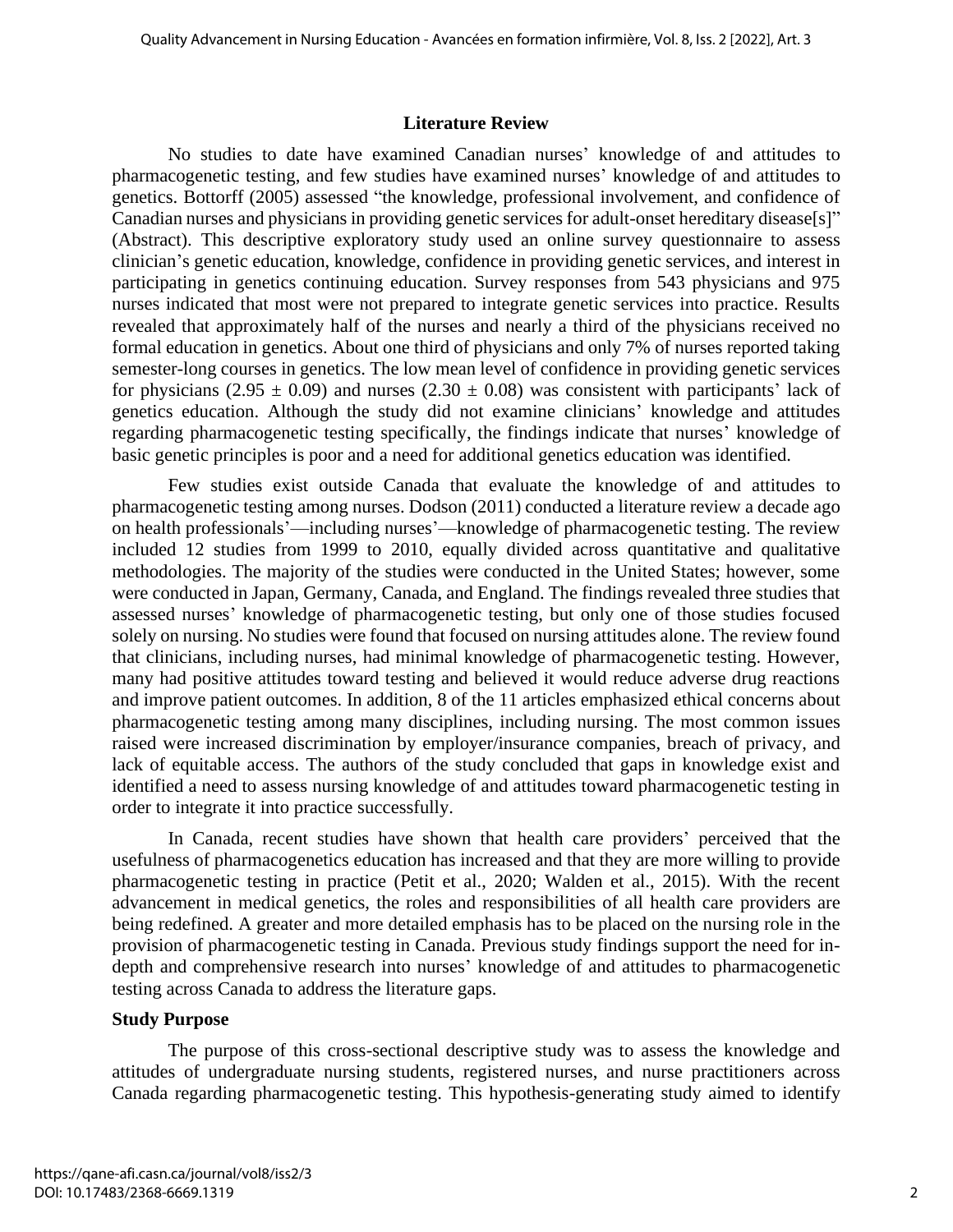nurses' and nursing students' educational background, knowledge, attitudes, and comfort level in providing genetic-focused care. The overall objective was to identify the potential gaps in existing knowledge and the need for further education initiatives.

#### **Methodology**

#### **Survey**

A cross-sectional descriptive survey design was used to assess participants' knowledge of and attitudes to pharmacogenetic testing. The survey questionnaire used in this study was adapted and modified from Roederer et al.'s (2012) knowledge and attitude questionnaire about pharmacogenetic testing. The original questionnaire was created by a panel of experts from the University of North Carolina (UNC) Center for Genomics and Society and the UNC Institute for Pharmacogenomics and Individualized Therapy (Roederer et al., 2012). In collaboration with Dr. Marcia Van Riper, the original questionnaire was updated and modified to incorporate recent advancements in pharmacogenetics. The updated survey questions are included below with her agreement. Dr. Van Riper is a professor at UNC-Chapel Hill who holds joint appointments in the School of Nursing and the Carolina Center for Genome Sciences.

The modified survey questionnaire consisted of five sections with multiple-choice, true or false, and Likert scale questions. The first section included eight multiple-choice questions to provide information about the general demographic and background of participants. The second section had two questions that assessed participants' perception of their understanding of genetics and pharmacogenetics. These questions were measured on a 5-point Likert scale ranging from 1 (*excellent*) to 5 (*poor*). The third section included 10 questions that evaluated participants' knowledge of genetics and pharmacogenetics. Participants could choose "true," "false," or "do not know". The fourth section consisted of eight Likert scale questions to provide information about participants' attitudes regarding pharmacogenetic testing. The fifth section included two items to identify participants' interest in educational opportunities related to pharmacogenetic testing.

The survey questionnaire contained no identifying information that could connect study participants with findings, thus ensuring confidentiality. Following informed consent, participants were able to complete the online survey questionnaire. Participation in the study was voluntary, and participants could end the survey whenever they wanted. The study was reviewed and approved by the University of Calgary Conjoint Health Research Ethics Board (REB20-0550).

#### **Sample**

A convenience sampling strategy was used to recruit study participants across Canada. A social media recruitment campaign was launched in which three social media platforms, Instagram, Twitter, and Reddit, were used for recruitment. An Instagram page titled "PNC Research Study" was created to share recruitment posters, with the link to an online survey and information about the study. A Reddit account was also created titled "PNC Research Study" to share recruitment posters, including the link to the survey, on relevant subreddits that targeted our study population. The authors of the study also used their personal Twitter accounts to share recruitment posters. Recruitment emails were also sent to relevant nursing professional groups/organizations in Canada that requested permission to tag the organizations on our social media recruitment posts and asked them to share our posts on the organizations' respective social media pages. Some organizations also consented to share our recruitment poster in their monthly newsletters. Information about the study and the survey link were also distributed to faculty and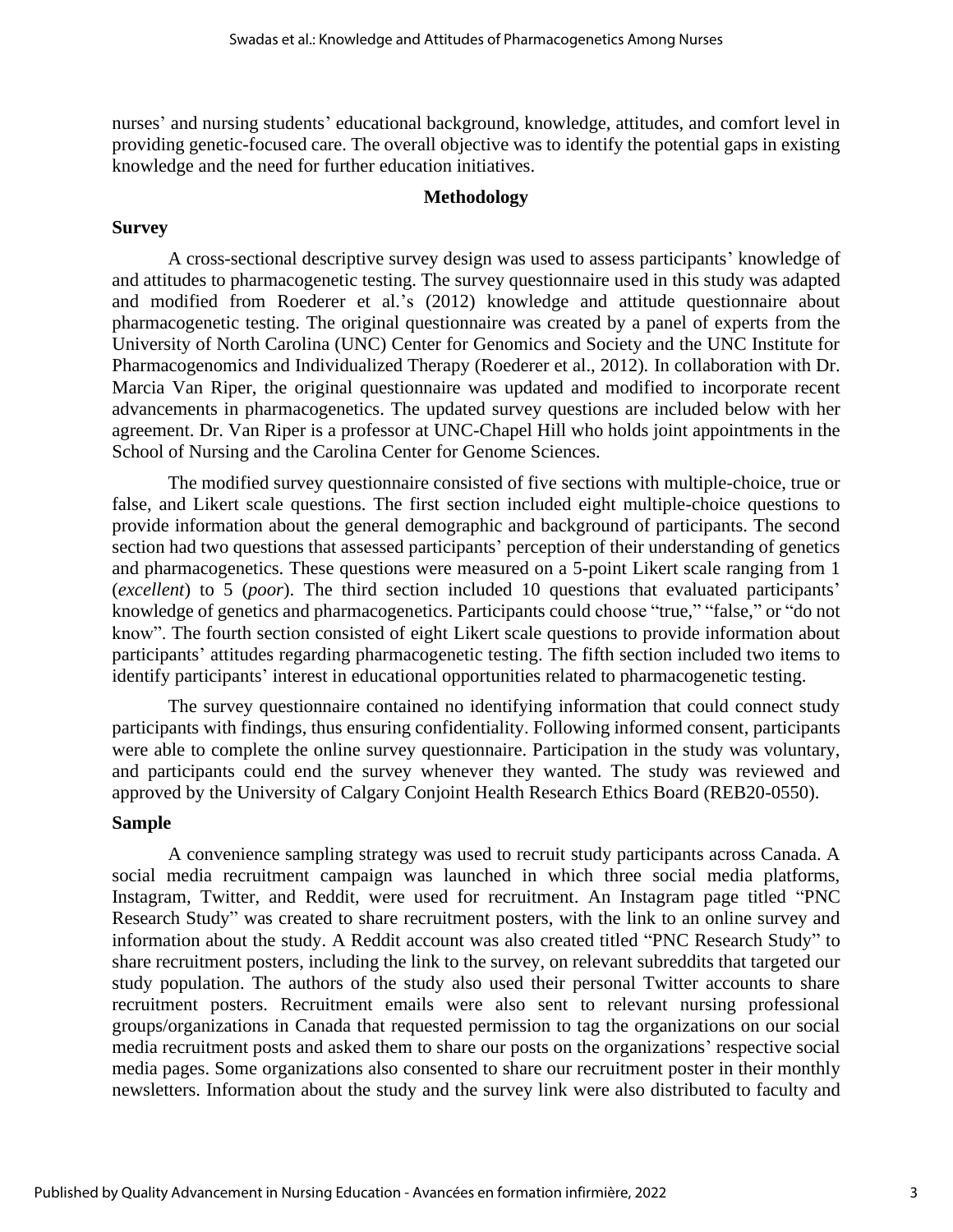students in the Faculty of Nursing at the University of Calgary via email. The survey was open for participants from July 13, 2020, to August 14, 2020. No incentive for survey completion was provided. Survey instructions included the phone number and email addresses of the study investigators to contact with any questions or concerns and contact information for the University of Calgary Conjoint Health Research Ethics Board. The study sample included a total of 236 participants. Survey respondents included undergraduate nursing students, registered nurses, and nurse practitioners. Participants who indicated their highest nursing degree was as a licensed practical nurse did not meet the eligibility requirement for our study and hence were not included. Incomplete surveys or those with missing data were excluded from the study analysis.

#### **Data Analysis**

Missing data were treated as a declined response, and participants who did not complete the survey were not included in the study's data analysis  $(n = 209)$ . Descriptive statistics were generated for all participants, including frequencies for categorical variables and means for continuous variables. For questions referring to knowledge, a total knowledge score was calculated by converting five genetic-based knowledge questions and five pharmacogenetic based knowledge questions into categorical variables with two possible responses, correct or incorrect. Answer scores were determined by averaging the rate of correct responses for each question. For attitudebased questions, an average positive attitude score was determined for each question using a 5 point Likert scale. Each Likert scale response was converted into a point system in which a high number of points was attributed to an increased positive attitude. An average attitude score was calculated for each question by summing the points obtained from each participant and dividing by the total number of participants. All opinion-based narrative responses were transcribed verbatim from surveys onto a Microsoft Word document. All statistical analyses were performed using IBM SPSS Statistics (Armonk, NY, USA) for Windows, Version 25.

#### **Results**

A total of 236 participants completed the online survey, and 219 additional participants with incomplete surveys or those with missing data were excluded from the study analysis. Survey participants included undergraduate nursing students, registered nurses, and nurse practitioners.

## **Demographics**

Table 1 summarizes the characteristics of survey participants. Participants represented nine provinces and two territories, excluding Newfoundland and Labrador and Nunavut. More than half of the participants represented Alberta ( $n = 90, 38.1\%$ ) or Ontario ( $n = 50, 21.2\%$ ). The majority of those surveyed identified themselves as registered nurses ( $n = 143, 60.6\%$ ). Only 6.8% ( $n = 16$ ) of participants were educators/faculty members, most of them teaching in undergraduate nursing programs ( $n = 12, 75.0\%$ ). Approximately one third of the participants were current students who had never practised ( $n = 80, 33.9\%$ ). Among participants who were practising registered nurses, nurse practitioners, and nurse clinicians most had worked five or more years (*n* = 89, 37.7%), while some worked less than five years ( $n = 67, 28.7\%$ ). More than half of the participants (56.8%,  $n =$ 134) reported their highest level of education (nursing or another field) was a baccalaureate degree. The majority of participants had completed their nursing education in Canada (*n* = 228, 96.6%). A total of 172 survey participants did not have any education in genetics (65.9%). Of those participants who did have education in genetics, only 17.2% ( $n = 45$ ) had taken an undergraduate genetics course.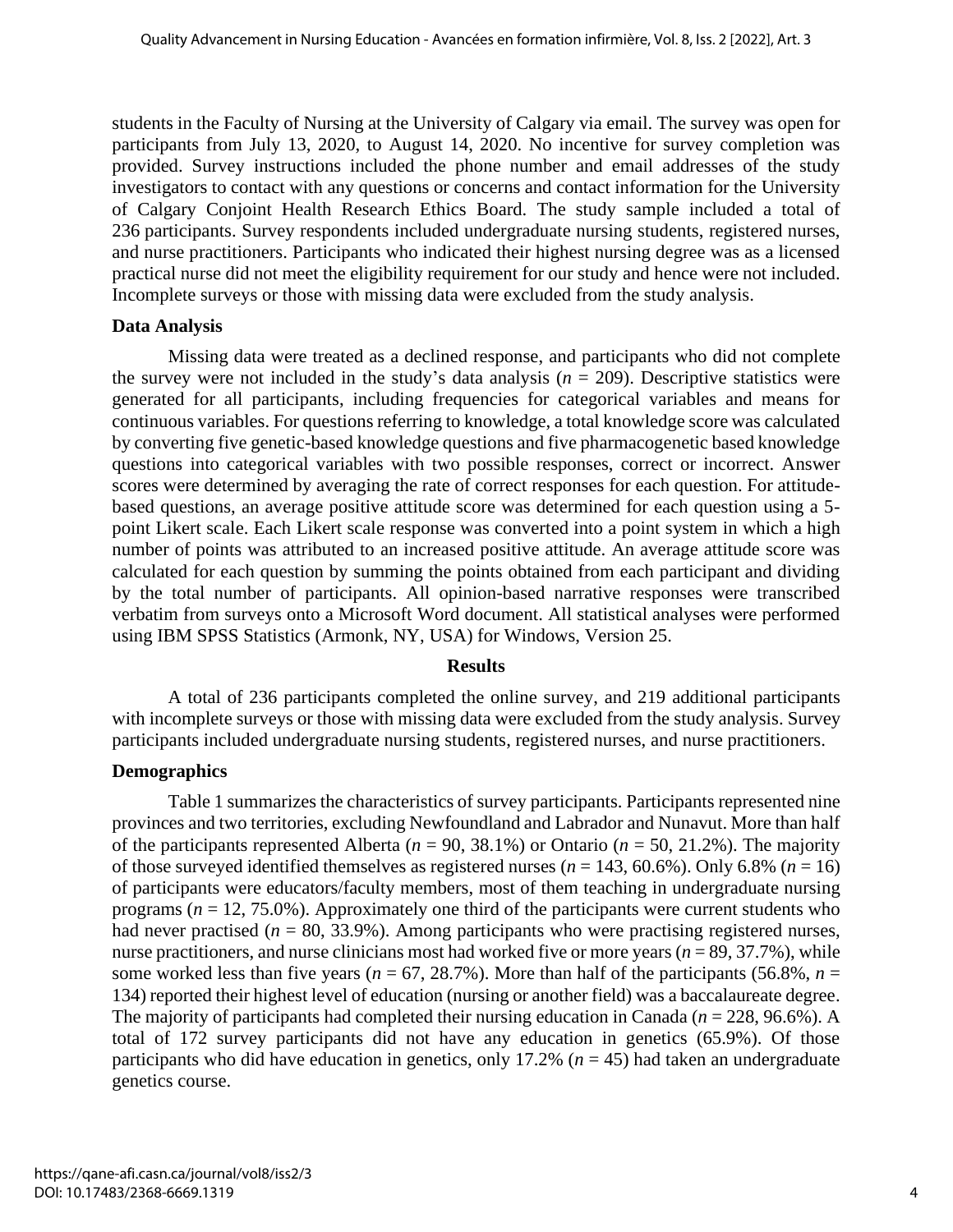## **Table 1**

*Characteristics of the Study Sample (*n *= 236)*

| Characteristics                               | All participants $n$ (%) |
|-----------------------------------------------|--------------------------|
| Province or territory                         |                          |
| Alberta                                       | 90(38.1)                 |
| Manitoba                                      | 20(8.5)                  |
| New Brunswick                                 | 9(3.8)                   |
| Nova Scotia                                   | 14(5.9)                  |
| Ontario                                       | 50(21.2)                 |
| Prince Edward Island                          | 4(1.7)                   |
| Quebec                                        | 3(1.3)                   |
| Saskatchewan                                  | 16(6.8)                  |
| <b>Northwest Territories</b>                  | 1(0.4)                   |
| Yukon                                         | 1(0.4)                   |
| <b>British Columbia</b>                       | 28(11.9)                 |
| Primary role                                  |                          |
| Undergraduate nursing student                 | 84 (35.6)                |
| Registered nurse                              | 143(60.6)                |
| Nurse practitioners/nurse clinician           | 9(3.8)                   |
| Highest degree                                |                          |
| Current student                               | 67(28.4)                 |
| Bachelor's degree in nursing or another field | 134 (56.8)               |
| Diploma in nursing or another field           | 10(4.2)                  |
| Master's degree in nursing or another field   | 21(8.9)                  |
| Doctoral degree in nursing or another field   | 4(1.7)                   |
| Country of completion of nursing education    |                          |
| Canada                                        | 228 (96.6)               |
| Outside Canada                                | 8(3.4)                   |
| Years of practice                             |                          |
| Current student/never practised               | 80 (33.9)                |
| Less than 5 years                             | 67(28.4)                 |
| 5 or more years                               | 89 (37.7)                |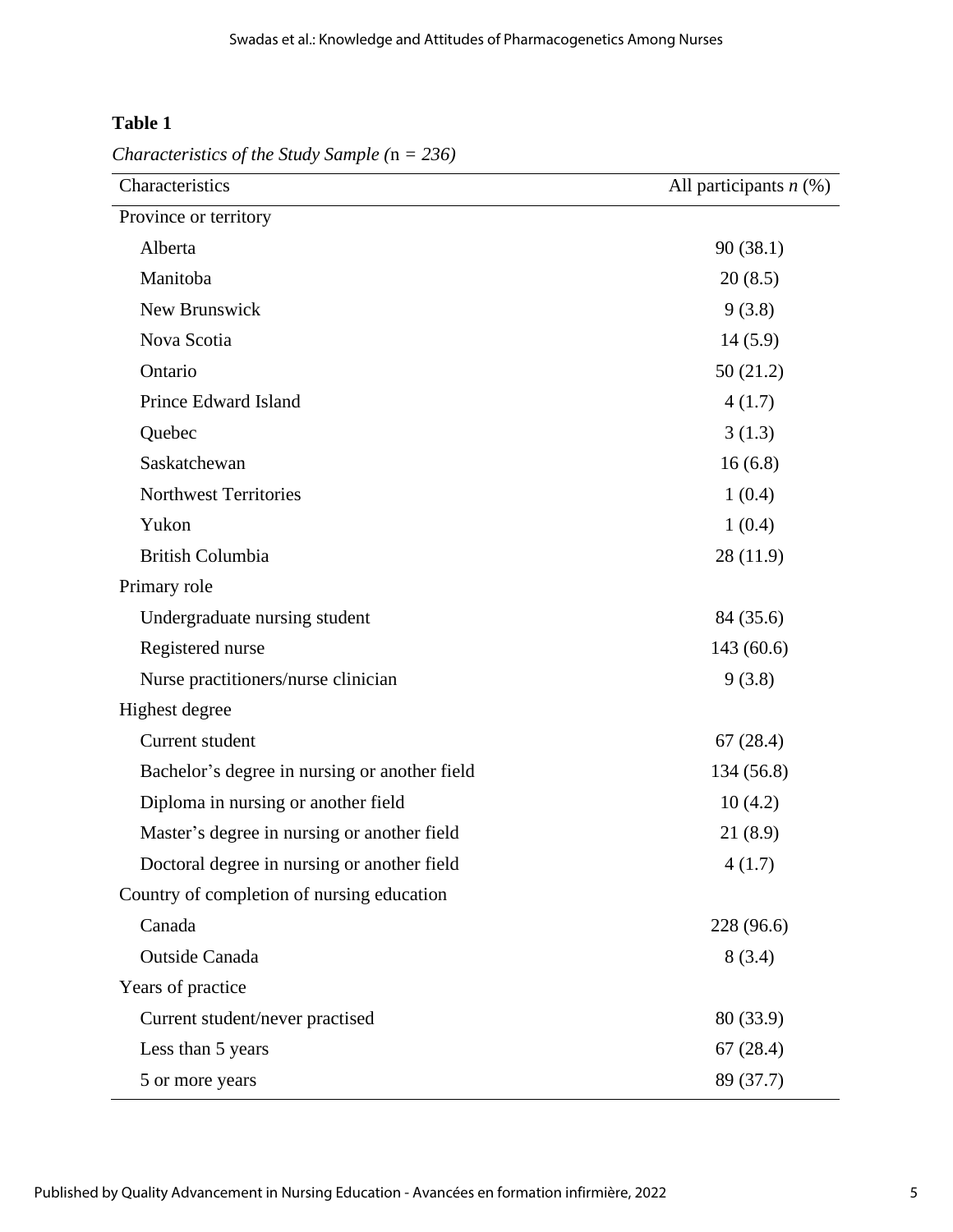| Education in genetics                    |           |
|------------------------------------------|-----------|
| No education in genetics/genomics        | 172(65.9) |
| Undergraduate genetics/genomics course   | 45 (17.2) |
| Graduate school genetics/genomics course | 2(0.8)    |
| Grand rounds in genetics/genomics        | 15(5.7)   |
| Seminar or workshop in genetics/genomics | 9(3.4)    |

## **Knowledge**

Participants were asked to evaluate their understanding of genetics and pharmacogenetics based on one of five categories: *excellent*, *very good*, *good*, *fair*, and *poor*. The majority of the participants (*n* = 207, 87.7%) felt they had a poor or fair understanding of genetics, and 94.2% (*n*  = 222) of participants had a poor or fair understanding of pharmacogenetic testing. Table 2 presents participants' self-reported genetic and pharmacogenetic knowledge assessments. Only one participant (0.4%) reported an excellent understanding of both genetics and pharmacogenetic testing.

## **Table 2**

| Current understanding of genetics/genomics       | n(%)               |
|--------------------------------------------------|--------------------|
| Excellent                                        | 1(0.4)             |
| Very good                                        | 3(1.3)             |
| Good                                             | 25(10.6)           |
| Fair                                             | 92 (39.0)          |
| Poor                                             | 115(48.7)          |
| Current understanding of pharmacogenetic testing | $n\left(\%\right)$ |
| Excellent                                        | 1(0.4)             |
| Very good                                        | 2(0.8)             |
| Good                                             | 13(5.5)            |
| Fair                                             | 48(20.3)           |
| Poor                                             | 172 (72.9)         |

*Self-Reported Understanding of Genetics and Pharmacogenetic Testing (*n *= 236)*

The mean genomic knowledge score was  $3.1/5$  (61.1%), with a median of  $3.0/5$  (60.0%) and a standard deviation of 0.5. The majority of participants correctly answered one to four questions, with 5.1% ( $n = 12$ ) not answering any of the items correctly and 12.7% ( $n = 30$ ) answering all five items correctly. More than half of the participants recognized which nucleotides paired together to form DNA base pairs  $(61.0\%, n = 144)$ . The majority correctly identified that single-gene mutations can cause genetic conditions such as sickle cell anemia  $(85.6\%, n = 202)$ .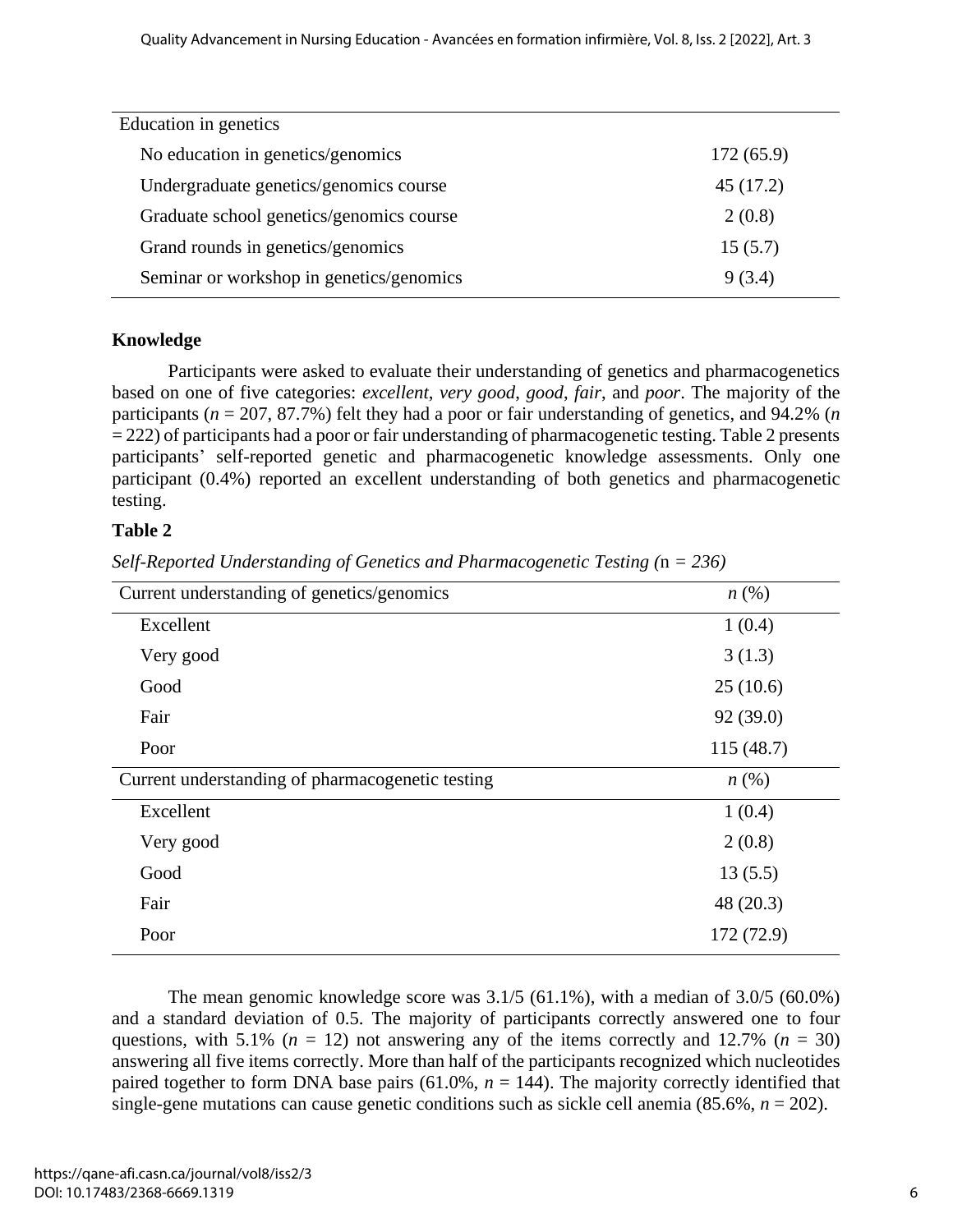The mean pharmacogenetic knowledge score was 1.7/5 (34.5%), with a median of 2/5 (40%) and a standard deviation of 0.5. Twenty-six participants (11%) answered all five survey items incorrectly, while only one participant (0.1%) answered all five items correctly. The majority of the participants were not aware that pharmacogenetic testing is currently available for most medications (96.6%,  $n = 228$ ). Overall, the participants had a higher correct percent knowledge score for the genetic-based questions (61.0%) than for the pharmacogenetic based questions (34.5%). Table 3 presents the participants' responses to the 10 items used to assess their knowledge of genetics and pharmacogenetics.

## **Table 3**

| Items assessing genetics<br>knowledge                                                                                                                          | Correct<br>answer | Answering<br>correctly<br>$n\left(\%\right)$ | Answering<br>incorrectly or<br>"do not know"<br>$n\left(\%\right)$ | Mean $(M)$ and<br>standard<br>deviation $(SD)$<br>$(n = 236)$ |
|----------------------------------------------------------------------------------------------------------------------------------------------------------------|-------------------|----------------------------------------------|--------------------------------------------------------------------|---------------------------------------------------------------|
| Humans are over 99% identical at                                                                                                                               | True              | 142(60.2)                                    | 94 (39.8)                                                          | M: 0.6                                                        |
| the DNA level.                                                                                                                                                 |                   |                                              |                                                                    | SD: 0.5                                                       |
| Most cells in the human body                                                                                                                                   | False             | 177(75.0)                                    | 59(25.0)                                                           | M: 0.8                                                        |
| contain 47 chromosomes.                                                                                                                                        |                   |                                              |                                                                    | SD: 0.4                                                       |
| Every time the human body                                                                                                                                      | True              | 108(45.8)                                    | 128 (54.2)                                                         | M: 0.5                                                        |
| produces sperm or an egg,<br>approximately 3 billion nucleotides<br>(bases) must be copied and<br>packaged so they can be passed<br>along to future offspring. |                   |                                              |                                                                    | SD: 0.5                                                       |
| The nucleotides (bases) in DNA                                                                                                                                 | False             | 92(39.0)                                     | 145(61.0)                                                          | M: 0.4                                                        |
| always match up the same way—<br>Adenine (A) always pairs with the<br>Cytosine $(C)$ and Guanine $(G)$<br>always pairs with the Thymine (T).                   |                   |                                              |                                                                    | SD: 0.5                                                       |
| A number of conditions, such as<br>sickle cell anemia, are caused by a<br>mutation in a single gene.                                                           | True              | 202(85.6)                                    | 34 (14.4)                                                          | M: 0.9<br>SD: 0.4                                             |

*Questions Assessing Knowledge of Genetics and Pharmacogenetics (n = 236)*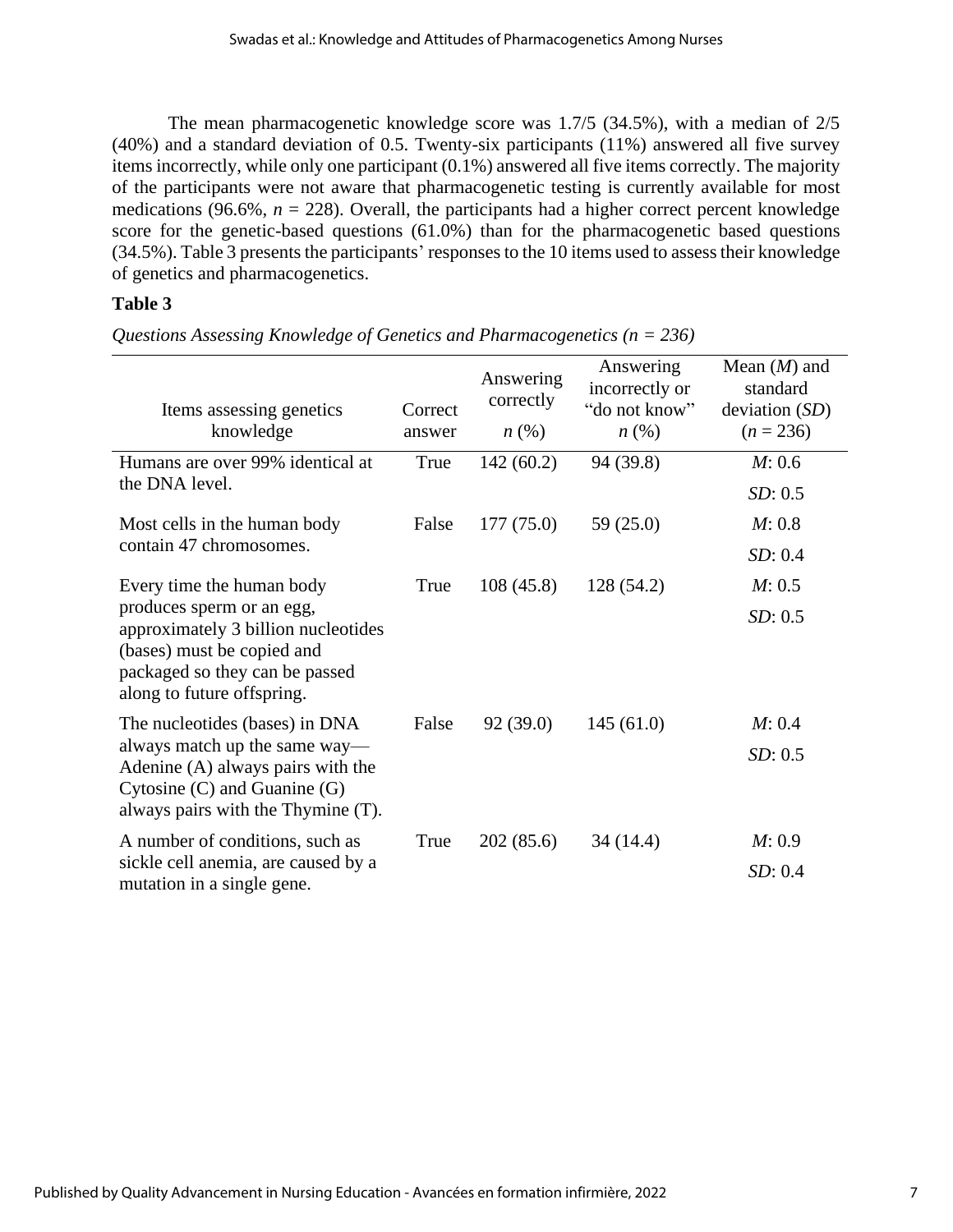| Items assessing pharmacogenetics<br>knowledge                                                                           | Correct<br>answer | Answering<br>correctly<br>$n\left(\%\right)$ | Answering<br>incorrectly or<br>"do not know"<br>$n\left(\%\right)$ | Mean $(M)$ and<br>standard<br>deviation (SD)<br>$(n = 236)$ |
|-------------------------------------------------------------------------------------------------------------------------|-------------------|----------------------------------------------|--------------------------------------------------------------------|-------------------------------------------------------------|
| Subtle differences in a person's                                                                                        | True              | 200 (84.7)                                   | 36(15.3)                                                           | M: 0.8                                                      |
| Genome can have a major impact<br>on how the person responds to<br>medications.                                         |                   |                                              |                                                                    | SD: 0.4                                                     |
| Genomic determinants of drug                                                                                            | False             | 149(63.1)                                    | 87 (36.9)                                                          | M: 0.1                                                      |
| response change over a person's<br>lifetime.                                                                            |                   |                                              |                                                                    | SD: 0.3                                                     |
| Guidelines providing therapeutic                                                                                        | True              | 95(40.3)                                     | 141 (59.7)                                                         | M: 0.4                                                      |
| recommendations based on<br>pharmacogenetic testing results<br>are available for some<br>medications.                   |                   |                                              |                                                                    | SD: 0.5                                                     |
| The package insert for warfarin                                                                                         | True              | 73 (30.9)                                    | 163(69.1)                                                          | M: 0.3                                                      |
| includes a warning about the<br>altered metabolism of warfarin in<br>individuals who have specific<br>genomic variants. |                   |                                              |                                                                    | SD: 0.5                                                     |
| Pharmacogenetic testing is                                                                                              | True              | 8(3.4)                                       | 228 (96.6)                                                         | M: 0.03                                                     |
| currently available for most<br>medications.                                                                            |                   |                                              |                                                                    | SD: 0.2                                                     |

#### **Attitudes**

The survey contained 12 questions related to attitudes regarding genetics and pharmacogenetic testing. Questions 1, 3, 6, 9, and 11 had five possible responses for each question ranging from 1 (*not likely*) to 5 (*very likely*); for Questions 2 and 4, responses ranged from 1 (*not concerned*) to 5 (*very concerned*); and responses to Questions 5, 7, 8, 10, and 12 ranged from 1 (*not comfortable*) to 5 (*very comfortable*). The responses to Questions 2 and 4 were reverse coded so that larger values for all 12 questions corresponded to more positive attitudes. A total positive attitude score was then calculated as the mean of the 12 attitude-based questions. For this attitude scale, Cronbach's  $\alpha = 0.75$ . A score of 3 or more indicated a positive attitude score for each question.

The overall mean attitude score of participants was 3.1 (positive attitude). Most participants' recognized the benefits of pharmacogenetic testing and felt that it is somewhat likely  $(n = 153, 64.8\%)$  or very likely  $(n = 39, 16.5\%)$  to decrease the number of adverse drug reactions. The majority were either not comfortable ( $n = 122, 51.7\%$ ) or somewhat uncomfortable ( $n = 51$ , 21.6%) answering patients' questions about pharmacogenetic testing related to antiplatelet therapy. Regarding ethical concerns, many participants were either very concerned ( $n = 46, 19.5\%$ ) or somewhat concerned  $(n = 109, 46.2\%)$  about pharmacogenetic testing causing an increase in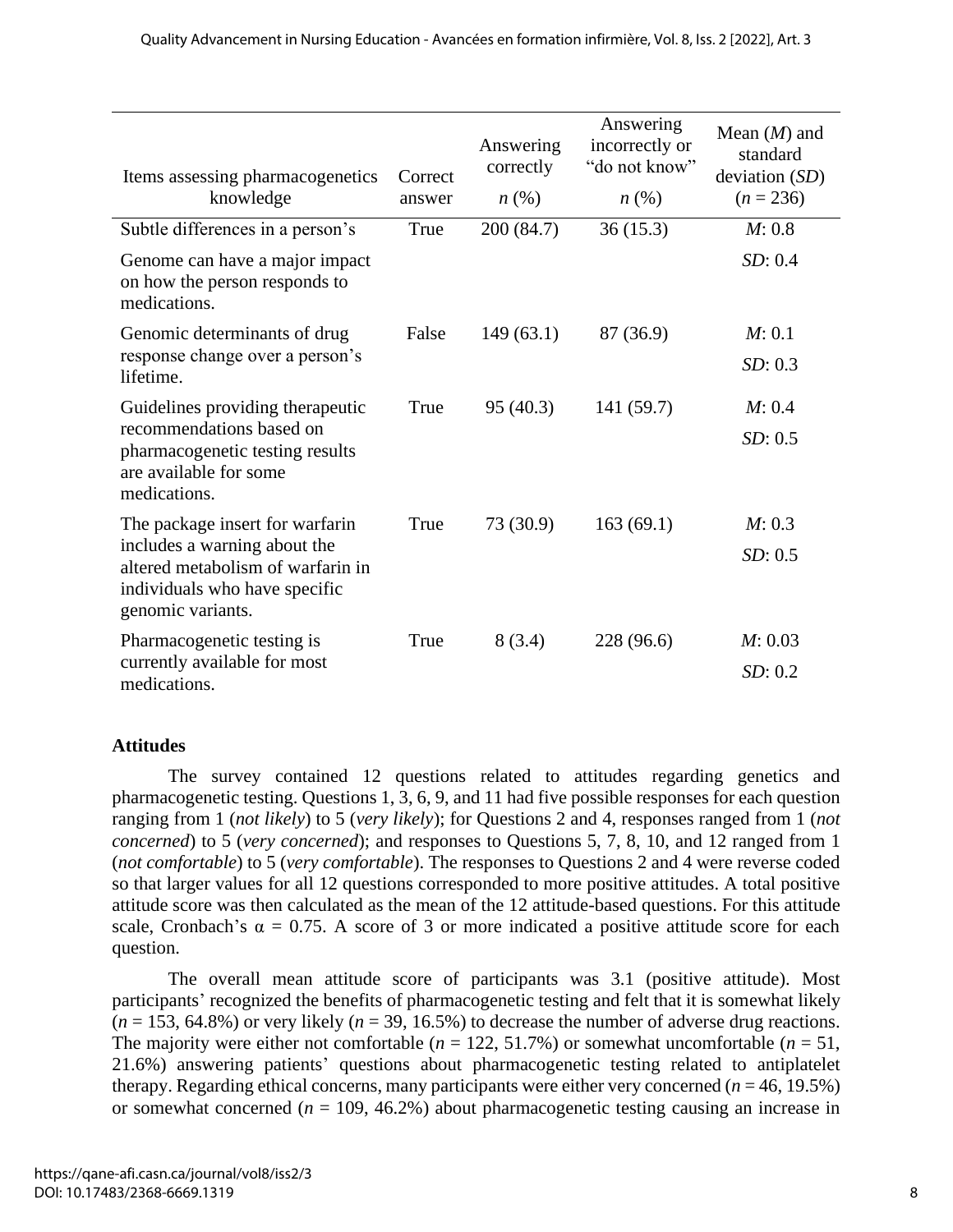discrimination by employers and insurance companies. Table 4 shows the individual mean attitude scores for the 12 items.

#### **Table 4**

*Questions Assessing Attitude Towards the Use of Pharmacogenetic Testing (*n *= 236)*

| Question<br>number | Question assessing attitudes concerning pharmacogenetic testing<br>and pharmacogenetic testing to guide antiplatelet therapy                                                                                  | Mean | Standard<br>deviation |
|--------------------|---------------------------------------------------------------------------------------------------------------------------------------------------------------------------------------------------------------|------|-----------------------|
| $\mathbf{1}$       | In your opinion, how likely is it that pharmacogenetic testing will<br>help to decrease the number of adverse drug reactions?                                                                                 | 3.9  | 0.8                   |
| $\mathbf{2}$       | How concerned are you that unauthorized persons may gain<br>access to the results of a patient's pharmacogenetic testing?                                                                                     | 3.0  | 1.3                   |
| 3                  | In your opinion, how likely is it that pharmacogenetic testing will<br>help to decrease the cost of developing new drugs?                                                                                     | 2.7  | 1.1                   |
| 4                  | How concerned are you that pharmacogenetic testing may result<br>in discrimination by employers and/or insurance companies?                                                                                   | 2.4  | 1.2                   |
| 5                  | How comfortable would you be having genetic information<br>incorporated into decision-making about antiplatelet therapy for<br>your patients?                                                                 | 3.7  | 0.9                   |
| 6                  | In your opinion, how likely is it that pharmacogenetic testing will<br>help decrease the adverse reactions associated with clopidogrel<br>(Plavix)?                                                           | 3.6  | 0.7                   |
| 7                  | How comfortable would you be answering your patient's<br>questions about pharmacogenetic testing related to antiplatelet<br>therapy?                                                                          | 1.9  | 1.2                   |
| 8                  | If you were a patient with a history of the acute coronary<br>syndrome, how comfortable would you be having<br>pharmacogenetic testing done to help guide decision-making<br>about your antiplatelet therapy? | 3.9  | 1.0                   |
| 9                  | In your opinion, how likely is it that pharmacogenetic testing will<br>help to decrease the time it takes to find the optimal dose of<br>warfarin for patients?                                               | 3.6  | 0.8                   |
| 10                 | How comfortable would you be having genetic information<br>incorporated into the determination of your patient's initial<br>warfarin dose?                                                                    | 3.6  | 0.9                   |
| 11                 | In your opinion, how likely is it that pharmacogenetic testing will<br>help to decrease the adverse reactions experienced by patients on<br>warfarin?                                                         | 3.7  | 0.8                   |
| 12                 | If you were the patient, being started on warfarin, how<br>comfortable would you be having genetic information<br>incorporated into the determination of your initial dose of<br>warfarin?                    | 3.8  | 1.0                   |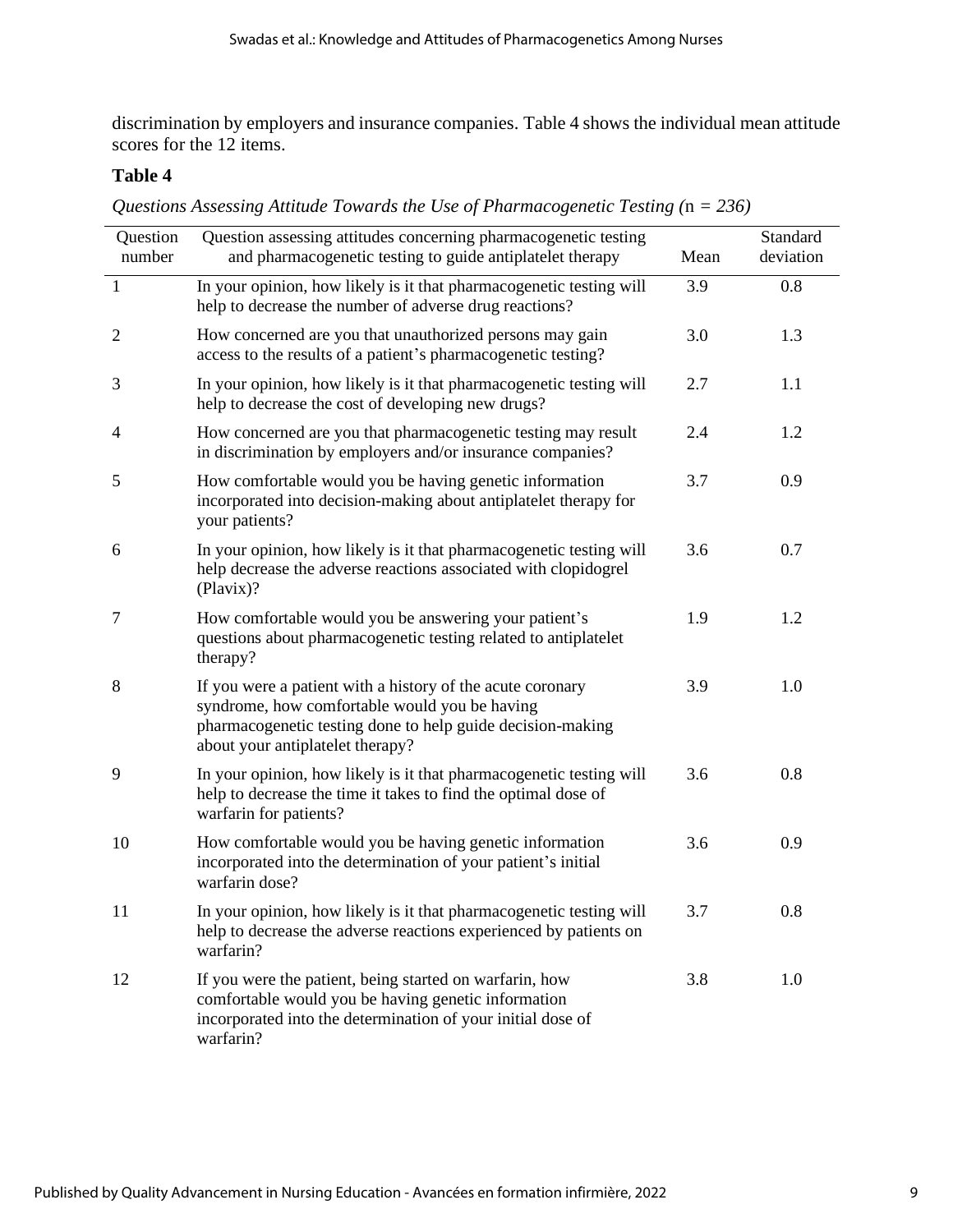## **Educational Offerings**

Most survey participants ( $n = 174, 73.7\%$ ) reported that they were interested in learning more about pharmacogenetic testing, with the majority ( $n = 132, 28.8\%$ ) preferring a Web-based course option. Table 5 summarizes participants' preference in educational offerings related to pharmacogenetic testing.

## **Table 5**

| Types of educational offerings of interest | $n\left(\%\right)$ |
|--------------------------------------------|--------------------|
| Grand rounds                               | 45(9.8)            |
| Seminar or lecture                         | 116(25.3)          |
| CME/CE course                              | 50(10.9)           |
| Web-based course                           | 132 (28.8)         |
| Half-day conference                        | 70 (15.3)          |
| All-day conference                         | 45 (9.8)           |

*Interest in Educational Offerings Related to Pharmacogenetics (*n *= 236)*

*Note.* More than one response was allowed for each category.

#### **Discussion**

This study is the first in Canada to determine registered nurses' and undergraduate nursing students' current knowledge and attitudes regarding pharmacogenetic testing. The study results add to the small body of literature that has documented nurses' knowledge and perception of new genomic practice advancements. It is clear from our findings that the majority of nurses and undergraduate nursing students in Canada lack knowledge surrounding genetic health and pharmacogenetic testing. The current results raise important concerns and provide baseline information that will help with the development of pharmacogenetic practice in Canada and the implementation of educational opportunities and resources for nurses to integrate genomic health practices.

The study findings revealed that most participants had no formal education in genetics/genomics (65.9%), which explains why the majority reported their understanding of genetics (87.7%) and pharmacogenetic testing (93.2%) as poor or fair. Although the mean total knowledge score of genetics was higher (3.05/5) than of pharmacogenetics (1.75/5), most participants still lacked knowledge of basic genetic concepts, such as which DNA nucleotides pair together in a DNA sequence (55.5%). The most concerning result was that most participants were not aware that pharmacogenetic testing is currently available for most medications (96.6%), highlighting the need to address knowledge gaps. Another interesting finding from the study was that the majority of nurses recognized the benefits of pharmacogenetic testing and believed it would decrease the risk of adverse drug reactions (81.3%). However, they were not comfortable discussing pharmacogenetic test results with their patients (73.3%). This lack of self-confidence in educating patients likely stems from nurses' deficiency in pharmacogenetics knowledge and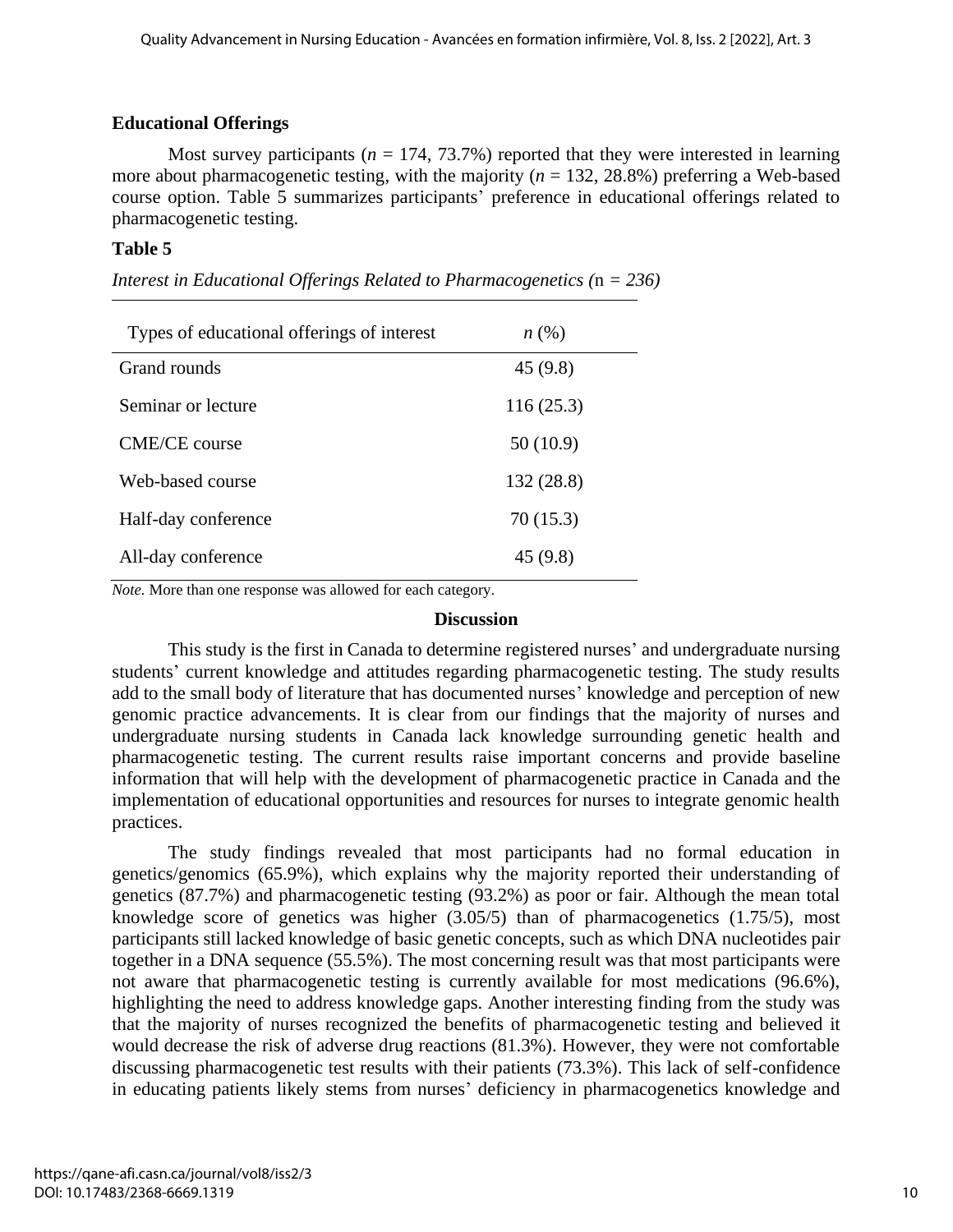lack of genomic education, although physicians are primarily responsible for providing pharmacogenetic test results to patients rather than nurses. Nurses play a significant role in understanding the range of clients' psychosocial responses to genetic and genomic test results and assessing client response to genetic/genomic information. Hence, it is important for nurses to be knowledgeable about pharmacogenetics and discuss pharmacogenetic test results with patients (Consensus Panel on Genetic/Genomic Nursing Competencies, 2008)

Furthermore, ethical concerns played a significant role in shaping nurses' attitudes toward pharmacogenetic testing. The majority of the participants identified the belief that pharmacogenetic testing may result in employment or insurance discriminatory practices (65.7%), which prompted resistance to its implementation in practice. These results raise concerns that nursing knowledge related to the provisions and limitations of the *Genetic Non-Discrimination Act* in Canada may be lacking (Government of Canada, 2017). This federal law prevents genetic discrimination by prohibiting any person (e.g., employers and insurers) from collecting, using, or disclosing the results of a genetic test as a condition for providing goods or services or entering into a contract (Government of Canada, 2017). Nurses' limited knowledge of this Act may cause increased resistance to educating themselves or advocating for the use of pharmacogenetic testing. Future studies should focus on conducting a more in-depth qualitative analysis to examine nurses' concerns related to insurance discrimination and their awareness of the *Genetic Non-Discrimination Act*. Additional research has the potential to uncover useful insights regarding these concerns and guide the development and promotion of educational efforts.

Our findings are consistent with those of Dodson (2014), who examined pharmacogenetic testing knowledge and attitudes among oncology nurses in North Carolina, United States. Dodson found that most nurses had a poor or fair perceived understanding of genetics (68%) and pharmacogenetic testing (72%), similar to our findings. However, participants' mean knowledge score on pharmacogenetic testing was comparatively higher (2.61) than our Canadian findings (1.70). The findings revealed that previous education in pharmacogenetic testing and increased exposure to it correlated to enhanced knowledge and acceptance of pharmacogenetic testing among nurses. An interesting finding from that study was that most nurses believed they should educate patients about pharmacogenetics (77%); however, in practice, the majority of nurses had never educated a patient regarding pharmacogenetic testing (75%). These findings further illustrate that nurses may not have the knowledge or confidence to incorporate genomics into their practice despite having positive attitudes toward pharmacogenetic testing. Dodson (2014) concluded that nurses having increased knowledge of pharmacogenetics and a positive attitude toward this innovation would lead to increased adoption of pharmacogenetic information into patient education and practice.

The results of our study mirror the findings from Bottorff (2005) in which only a small percentage of nurses reported taking any formal education in genetics. These similarities are concerning as this study was conducted almost 16 years ago and reflects minimal change in genetics/genomic nursing education. Our recommendations are consistent with those proposed by Bottorff (2005), which encouraged the incorporation of genetics content into nursing education programs.

Unfortunately, there are no studies in Canada that assess nurses' attitudes and knowledge of pharmacogenetic testing for comparison. Empirical evidence and results from our study suggest that nurses have insufficient understanding and knowledge of Canada's pharmacogenetic testing approach. However, the positive attitudes and increased interest in continuing education related to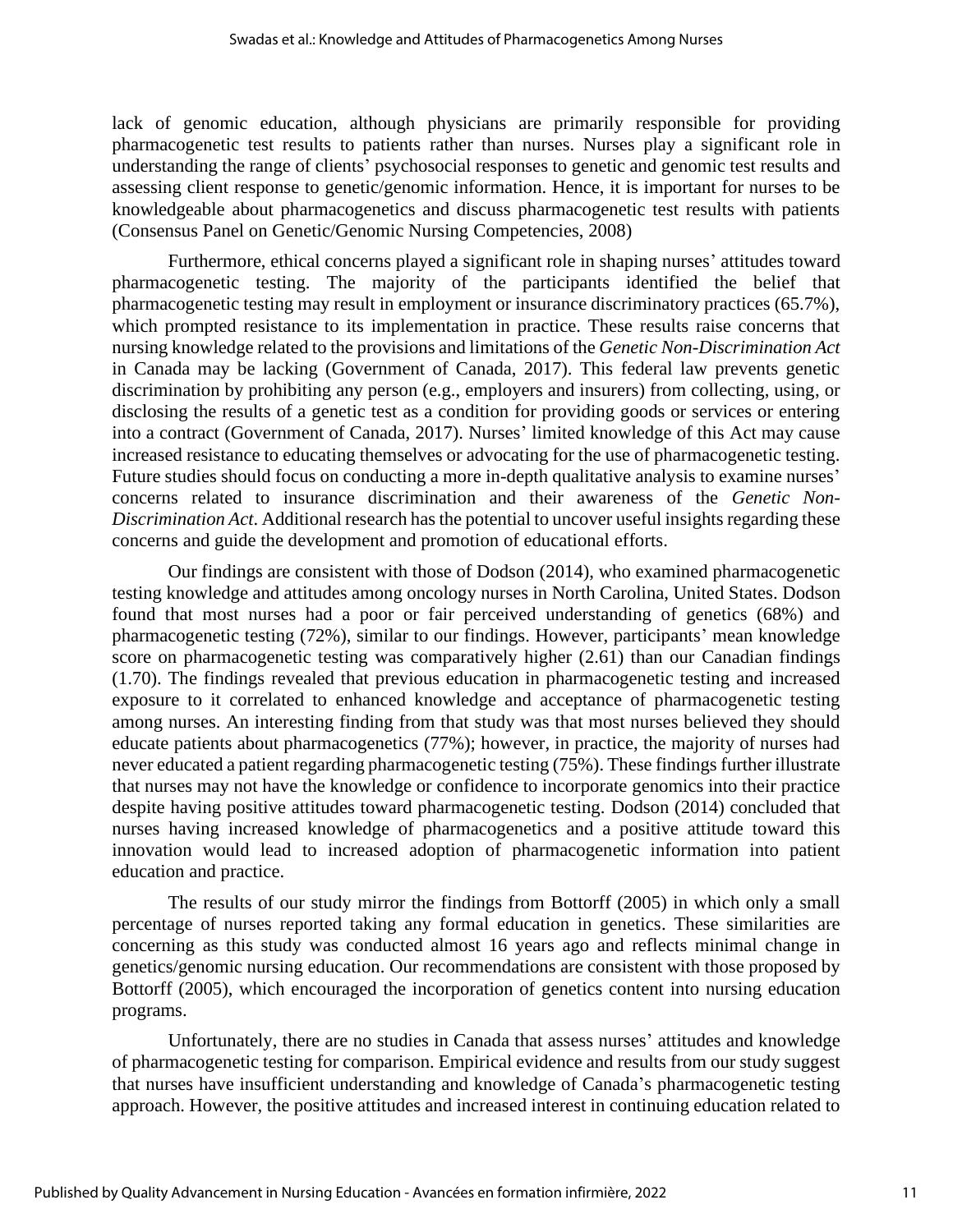pharmacogenetics reported in this study are promising (73.7%). Other studies have recognized the need to revise curricula and create educational opportunities to provide nurses with the knowledge and skills to deliver genetics care (Umberger et al., 2013). More educational programs regarding genetics and pharmacogenetics are needed to promote and implement pharmacogenetic testing in clinical settings across Canada.

## **Limitations**

This study has several limitations that may impact the validity of our findings. First, the use of convenience sampling through social media is a limitation since there is a possibility that participants are not a representation of the population of nurses and undergraduate nursing students across Canada. However, through the use of social media platforms, we targeted low-prevalence and remote populations who would have been otherwise difficult to reach. Furthermore, not all provinces and territories were represented equally in the sample because of recruitment- and funding-related constraints. Despite these limitations, we did have representation from all but one province and one territory in Canada. Given the resources at our disposal, participants whose highest degree was a practical nursing diploma did not meet the eligibility criteria to participate in our study. However, it would be interesting to conduct future studies on the competencies of licensed practical nurses and their genetic literacy. Finally, the study was also subject to recruitment bias because of individual's self-selection to participate.

## **Conclusion and Future Considerations**

The present findings reveal that despite having positive perceptions of pharmacogenetics and its potential clinical applications, nurses' limited knowledge, lack of preparation, and confidence in this subject are barriers to implementing pharmacogenetics into clinical practice. Ethical concerns and misconceptions regarding the potential for discrimination by employers or insurance companies were also identified as a barrier and need to be further assessed. Moreover, nurses' lack of education in pharmacogenetics and high level of interest in learning more about it suggests a need for further education and preparatory opportunities in pharmacogenetics. With increased availability of clinical pharmacogenetic testing, and new pharmacogenetic-based guidelines, nurses will need to be better prepared and confident in educating patients and families on the use of pharmacogenetic testing, as well as on its impact on patient care. The challenges related to a lack of pharmacogenetics education in the nursing curriculum presents an opportunity to better prepare the future nursing workforce. Integration of targeted educational programs focusing on genetics and pharmacogenetics into nursing baccalaureate and master of nursing curricula should be strongly encouraged to ensure nurses have a foundation in basic pharmacogenetic knowledge and the skills to effectively communicate evidence-based information to patients. As per our findings, educational programs should include Web-based courses and seminars/lectures to increase student engagement and learning. Currently, entry-level competencies for registered nurses related to basic genetic and pharmacogenetic knowledge has not been established in Canada. However, there are international examples of pharmacogenetic and genetic nursing competencies that could be used to shepherd the development of the Canadian competence framework and curriculum guidelines for nursing schools in Canada (Calzone et al., 2018).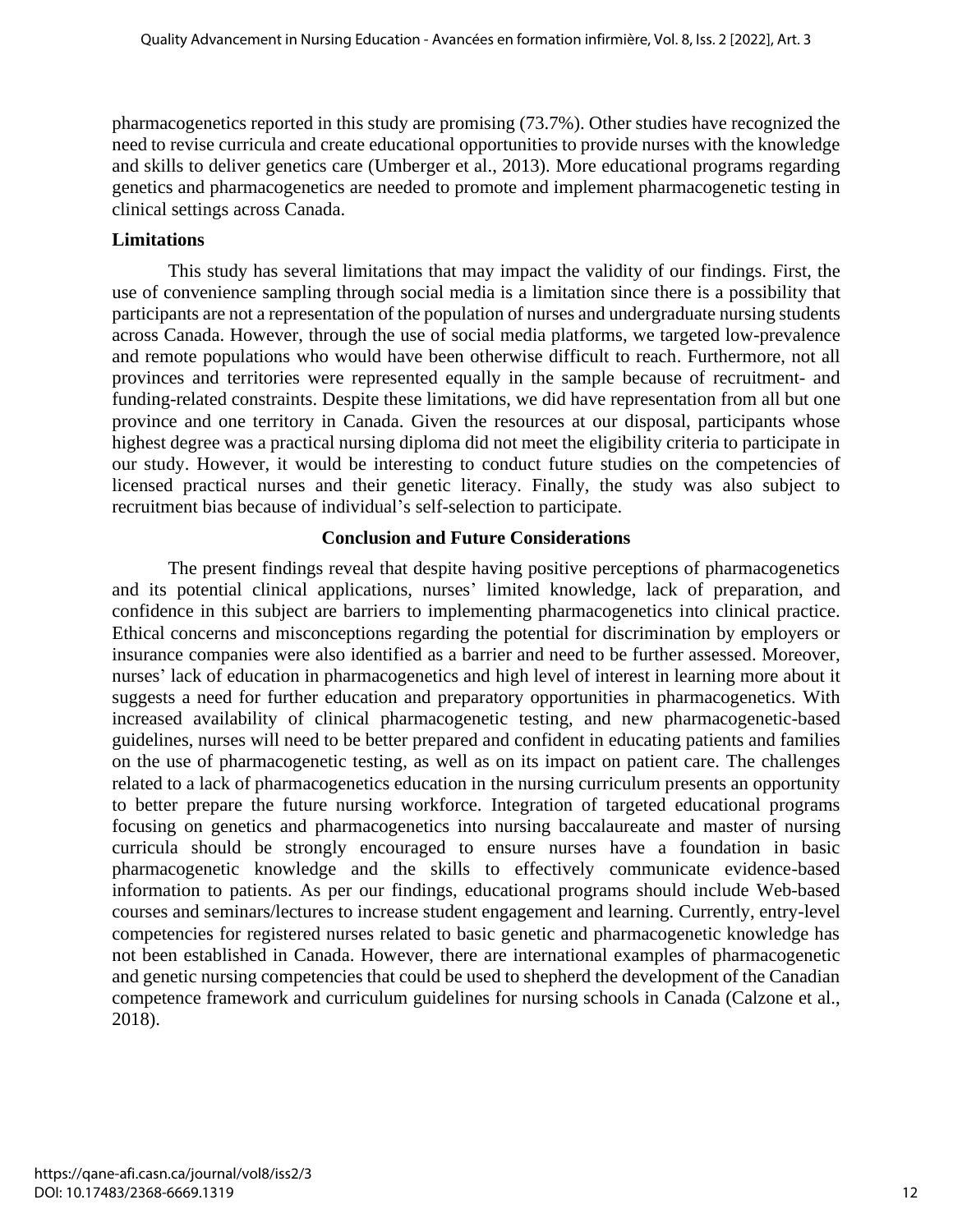#### **References**

- Adverse Drug Reaction Canada. (2020). *What are adverse drug reactions and how can they be prevented*. https://adrcanada.org
- Bottorff, J. L. (2005). The readiness of Canadian nurses and physicians to provide genetic services for adult onset hereditary disease. *Nursing & Health Sciences*, *7*(2), 146–146. https://doi.org/10.1111/j.1442-2018.2005.00233\_14.x
- Calzone, K. A., Kirk, M., Tonkin, E., Badzek, L., Benjamin, C., & Middleton, A. (2018). Increasing nursing capacity in genomics: Overview of existing global genomics resources. *Nurse Education Today, 69*, 53–59. https://doi.org/https://doi.org/10.1016/j.nedt.2018.06.032
- Consensus Panel on Genetic/Genomic Nursing Competencies. (2008). *Essentials of genetic and genomic nursing: Competencies, curricula guidelines, and outcome indicators* (2nd ed.). American Nurses Association. https://www.genome.gov/Pages/Careers/HealthProfessionalEducation/geneticscompetenc y.pdf
- Dodson, C. (2011). Knowledge and attitudes concerning pharmacogenomics among healthcare professionals. *Personalized Medicine*, *8*(4), 421–428. https://doi.org/10.2217/pme.11.28
- Dodson, C. (2014). Knowledge and attitudes of oncology acute care nurses regarding pharmacogenomic testing. *Clinical Journal of Oncology Nursing*, *18*, E64–E70. https://doi.org/10.1188/14.CJON.E64-E70
- Gameiro, G. R., Sinkunas, V., Liguori, G. R., & Auler-Júnior, J. O. C. (2018). Precision medicine: Changing the way we think about healthcare. *Clinics (Sao Paulo, Brazil)*, *73*, e723–e723. https://doi.org/10.6061/clinics/2017/e723
- Government of Canada. (2017). *Genetics Non-Discrimination Act 2017* (S.C. 2017, c. 3). https://laws-lois.justice.gc.ca/eng/acts/G-2.5/
- Haga, S. B., & Mills, R. (2015). Nurses' communication of pharmacogenetic test results as part of discharge care*. Pharmacogenomics, 16*(3), 251–256. https://doi.org/10.2217/pgs.14.173
- Loucks, C. M., Groeneweg, G., Roy, C., Lee, D. K., Rieder, M. J., Lebel, D., Ito, S., Ross, C. J., & Carleton, B. C. (2020). Pharmacogenomic testing: Enhancing personalized medication use for patients. *Canadian Family Physician/Medecin de Famille Canadien*, *66*(4), 241– 243. https://www.ncbi.nlm.nih.gov/pmc/articles/PMC7145138/
- Patil, J. (2015). Pharmacogenetics and pharmacogenomics: A brief introduction. *Journal of Pharmacovigilance, 3*(3). Article e139. https://doi.org/10.4172/2329-6887.1000e139
- Petit, C., Croisetière, A., Chen, F., & Laverdière, I. (2020). Are pharmacists from the province of Quebec ready to integrate pharmacogenetics into their practice? *Pharmacogenomics*, *21*(4), 247–256. https://doi.org/10.2217/pgs-2019-0144
- Roederer, M., Van Riper, M., Valgus, J., Knafl, G., & McLeod, H. (2012). Knowledge, attitudes and education of pharmacists regarding pharmacogenetic testing. *Personalized Medicine*, 9, 897–907. https://doi.org/10.2217/pme.11.87